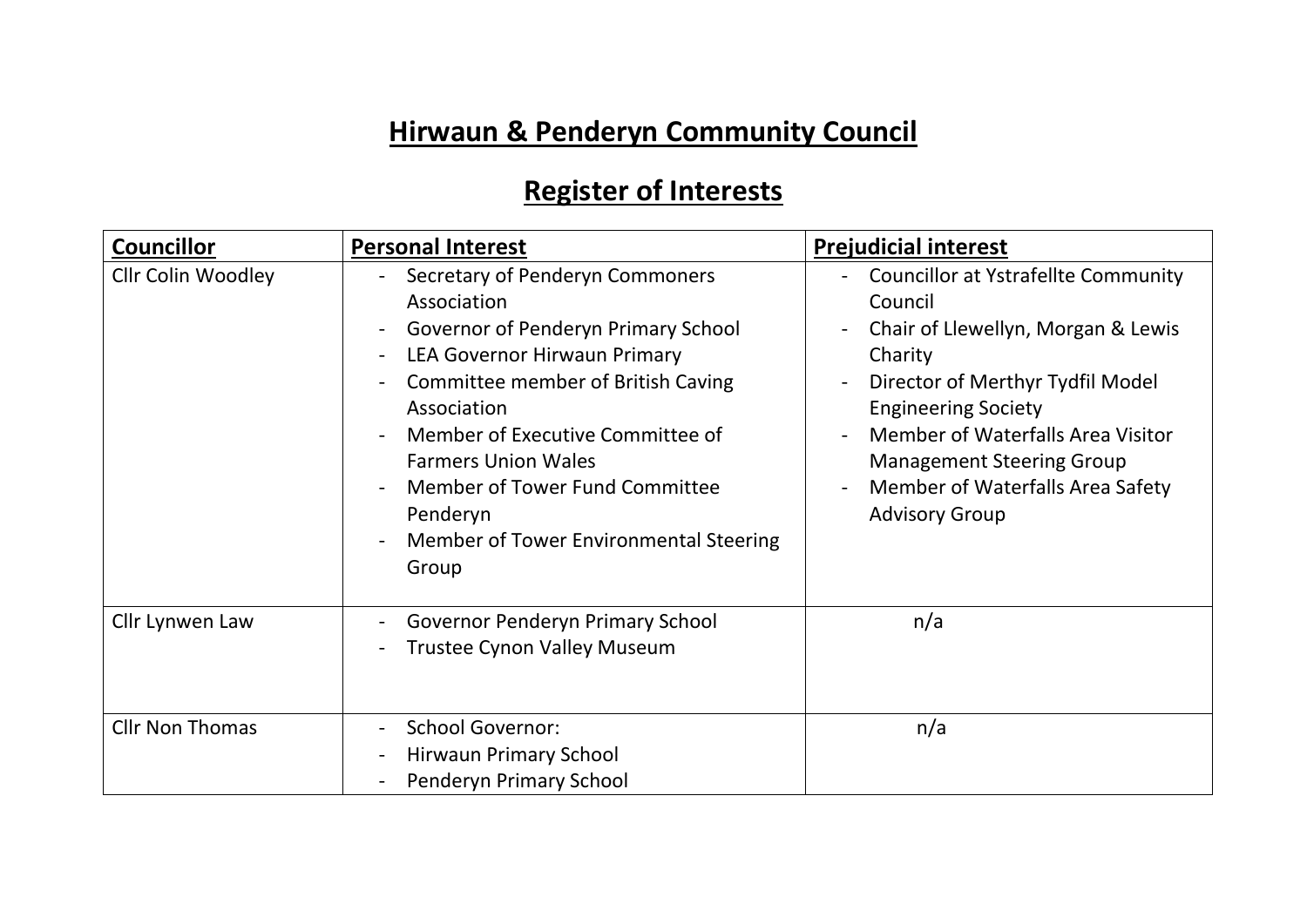| Cllr Jenny Edwards<br>Cllr Ceri Woodley | <b>Cynon Valley Ramblers</b><br><b>Cynon Valley Community Vision</b><br><b>Hirwaun Short Mat Bowls</b>                                             | Pen y Cymoedd Ambassador<br>Hirwaun Village Hall Management<br>Committee<br>Hirwaun Village Hall Management                                                                           |
|-----------------------------------------|----------------------------------------------------------------------------------------------------------------------------------------------------|---------------------------------------------------------------------------------------------------------------------------------------------------------------------------------------|
|                                         |                                                                                                                                                    | Committee                                                                                                                                                                             |
| <b>Cllr Margaret Amos</b>               | <b>Tower Fund Committee</b><br>Playgroup Penderyn Primary School<br>Treasurer Penderyn Village Group                                               | <b>Governor Penderyn Primary School</b><br>Chair P.T.F.A Penderyn Primary<br>School<br><b>Community Governor Hirwaun</b><br><b>Primary School</b><br><b>Trustee Waterfall Country</b> |
| <b>Cllr Deborah Smart</b>               | Penderyn Tower Fund - Vice Chair<br>Penderyn Community Historical Society -<br><b>Treasurer</b><br>Ysgol Gyfun Rhydywaun Governing Body -<br>Chair | <b>RCT Governors Association - Member</b><br>RCT Welsh Schools Partnership-<br>Member                                                                                                 |
| <b>Vacant Position</b>                  |                                                                                                                                                    |                                                                                                                                                                                       |
| <b>Vacant Position</b>                  |                                                                                                                                                    |                                                                                                                                                                                       |
| <b>Vacant Position</b>                  |                                                                                                                                                    |                                                                                                                                                                                       |
| <b>Vacant Position</b>                  |                                                                                                                                                    |                                                                                                                                                                                       |
| <b>Vacant Position</b>                  |                                                                                                                                                    |                                                                                                                                                                                       |